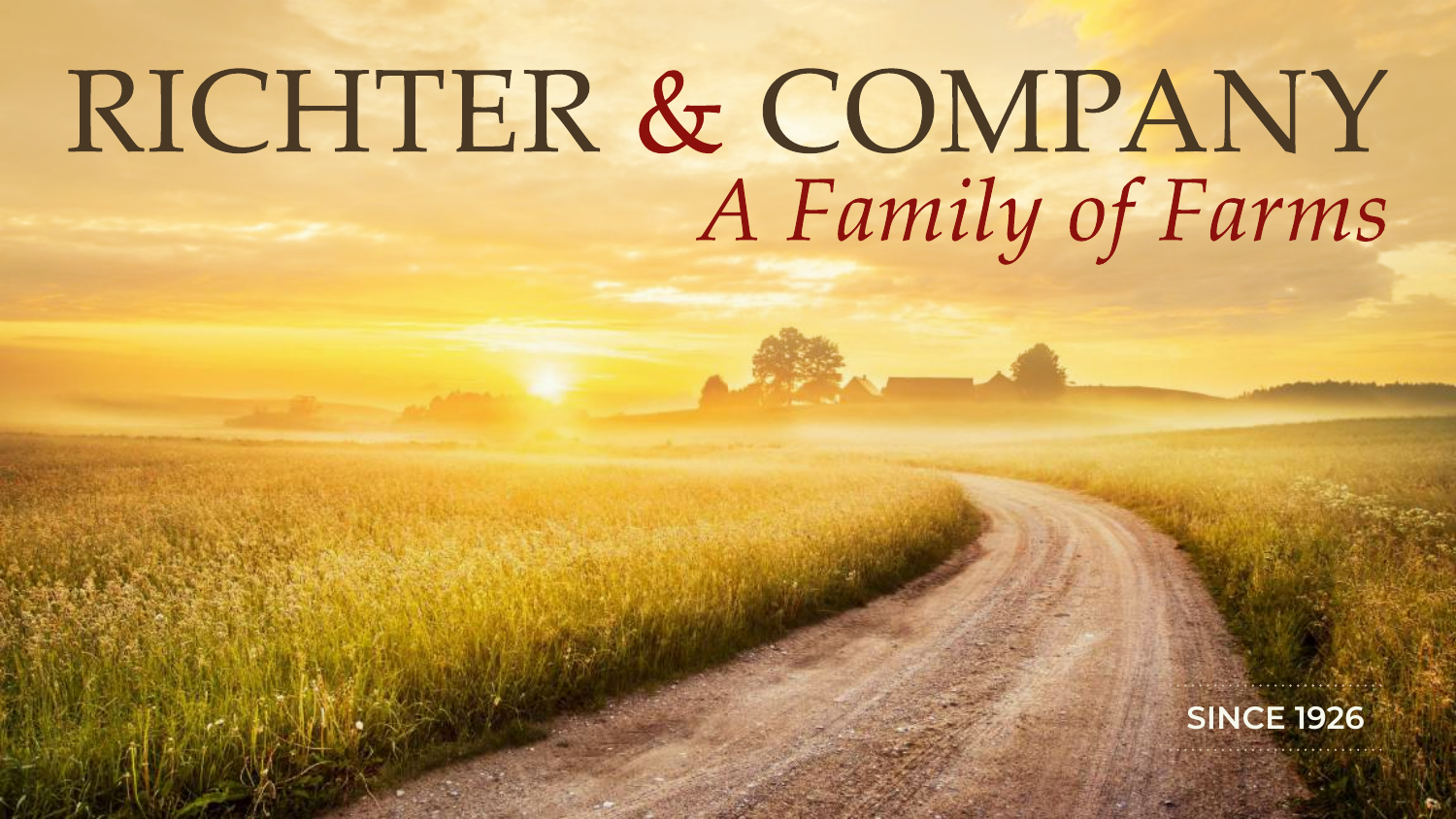





## *who* WE ARE

Richter and Company is a family-owned, and family-grown business whose farmers have delivered fruits and vegetables from field to table since 1926. We're proud to offer the finest labels in the South, handpicked and sent at the peak of freshness.

Richter and Co. is known as a "Family of Farms," a trademark that developed through close, personal relationships with the growers we serve. Together, we provide families in the U.S., Canada and Mexico with Southern peaches, Vidalia onions, sweet onions, bell peppers, blackberries, strawberries and watermelons.

Richter is one of the world's largest distributors of fresh Southern peaches and a major shipper of Vidalia onions.

> **RICHTER & COMPANY** A Family of Farms

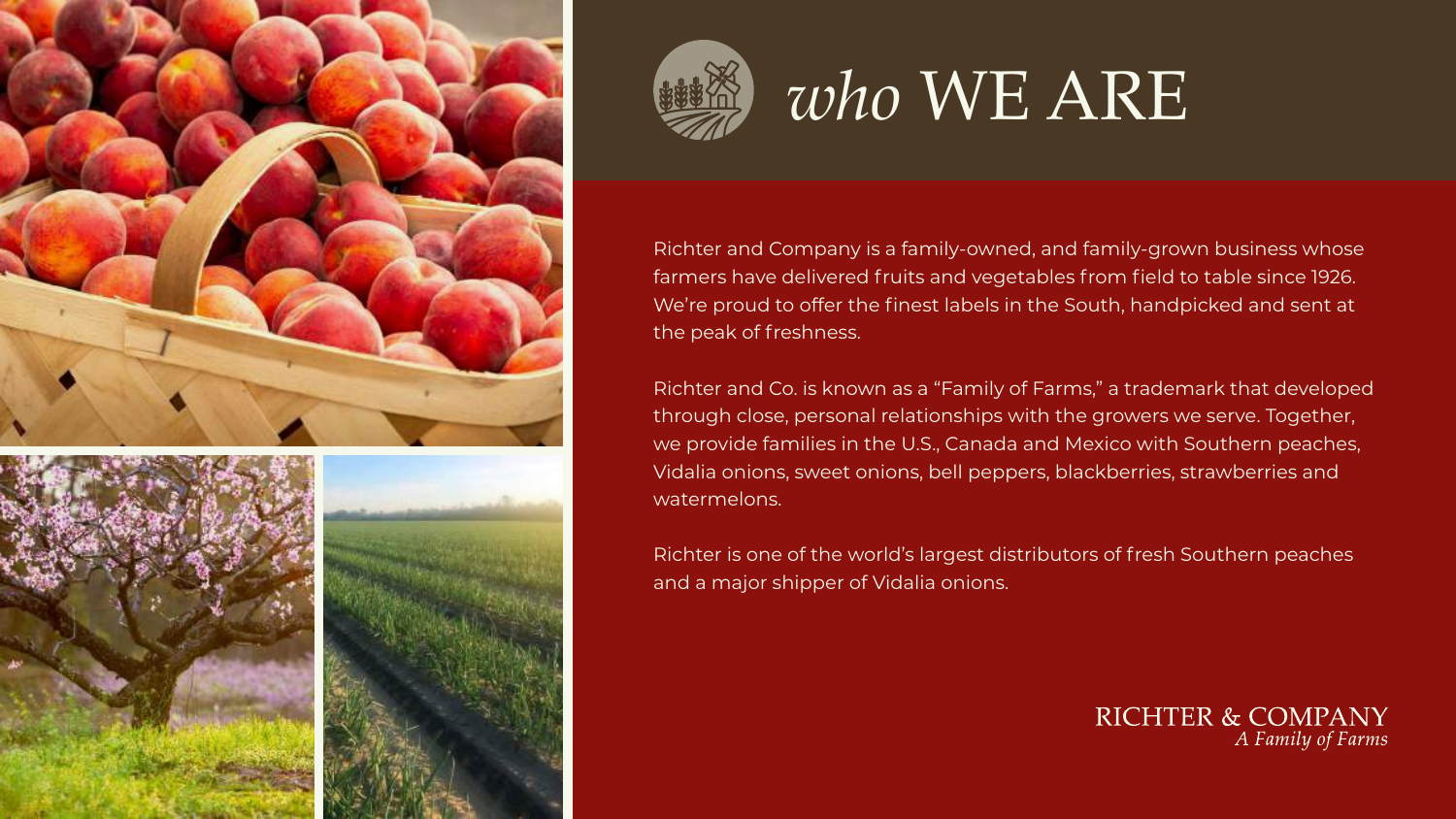

# *growing* REGIONS





**McLEOD FARMS** McBee, SC

**JIMMY DURBIN FARMS** Clanton, AL

**GEORGE S. ORR & SONS** Martinsburg, WV

### **RICHTER & COMPANY** A Family of Farms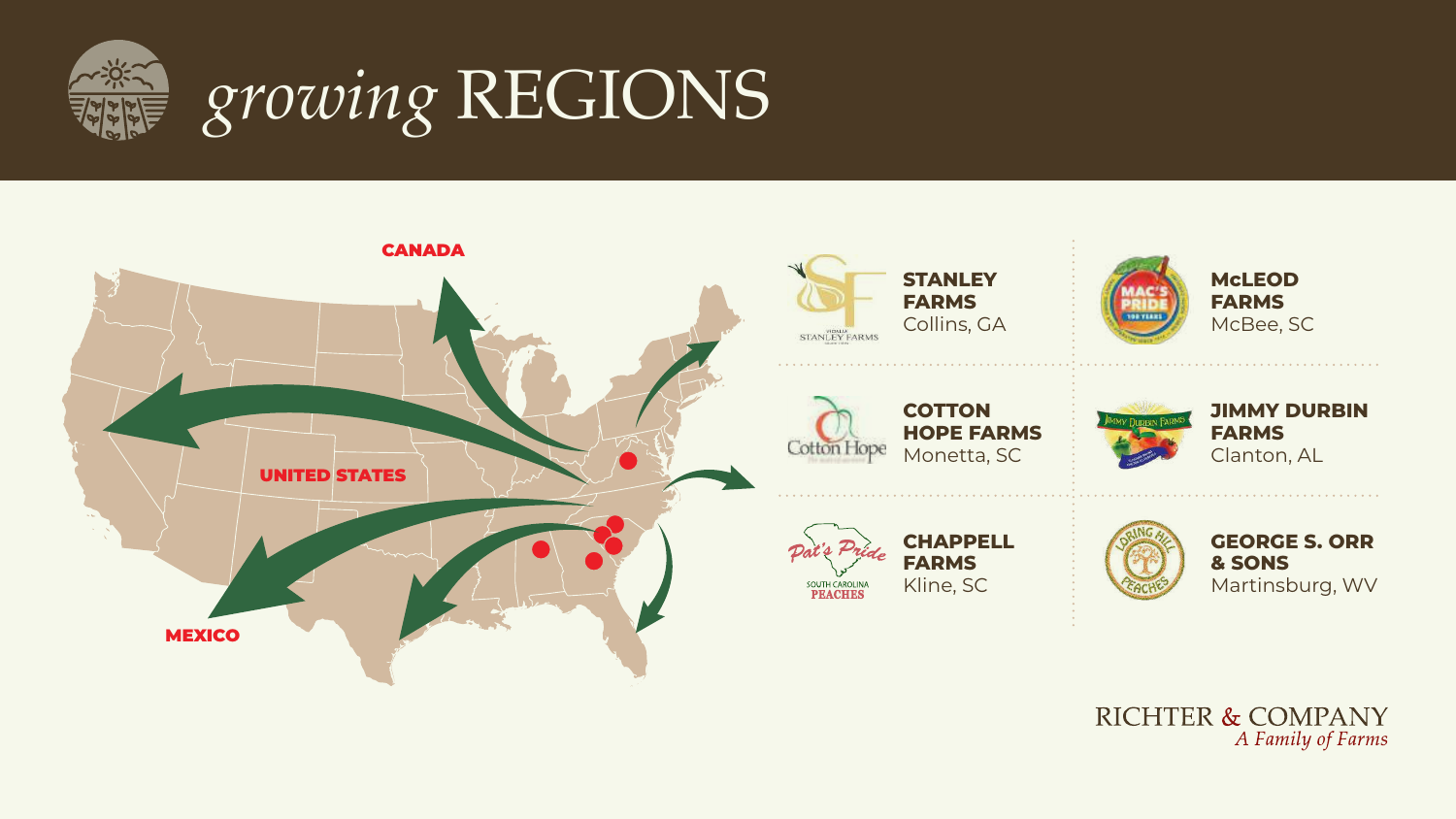



The Stanley Farms brand has signified quality, honesty and integrity since 1975, when R.T. Stanley grew his first 5 acres of onions in south Georgia. Richter and Co. markets Stanley onions every step of the way, and we're proud to partner with them during a historic re-launch of the Stanley Farms label and Vidalia onion program.

The Stanley family grows, processes, packs and ships produce throughout North America. In partnership with Richter and Co., sweet onions branded under Stanley Farms will be available year-round.



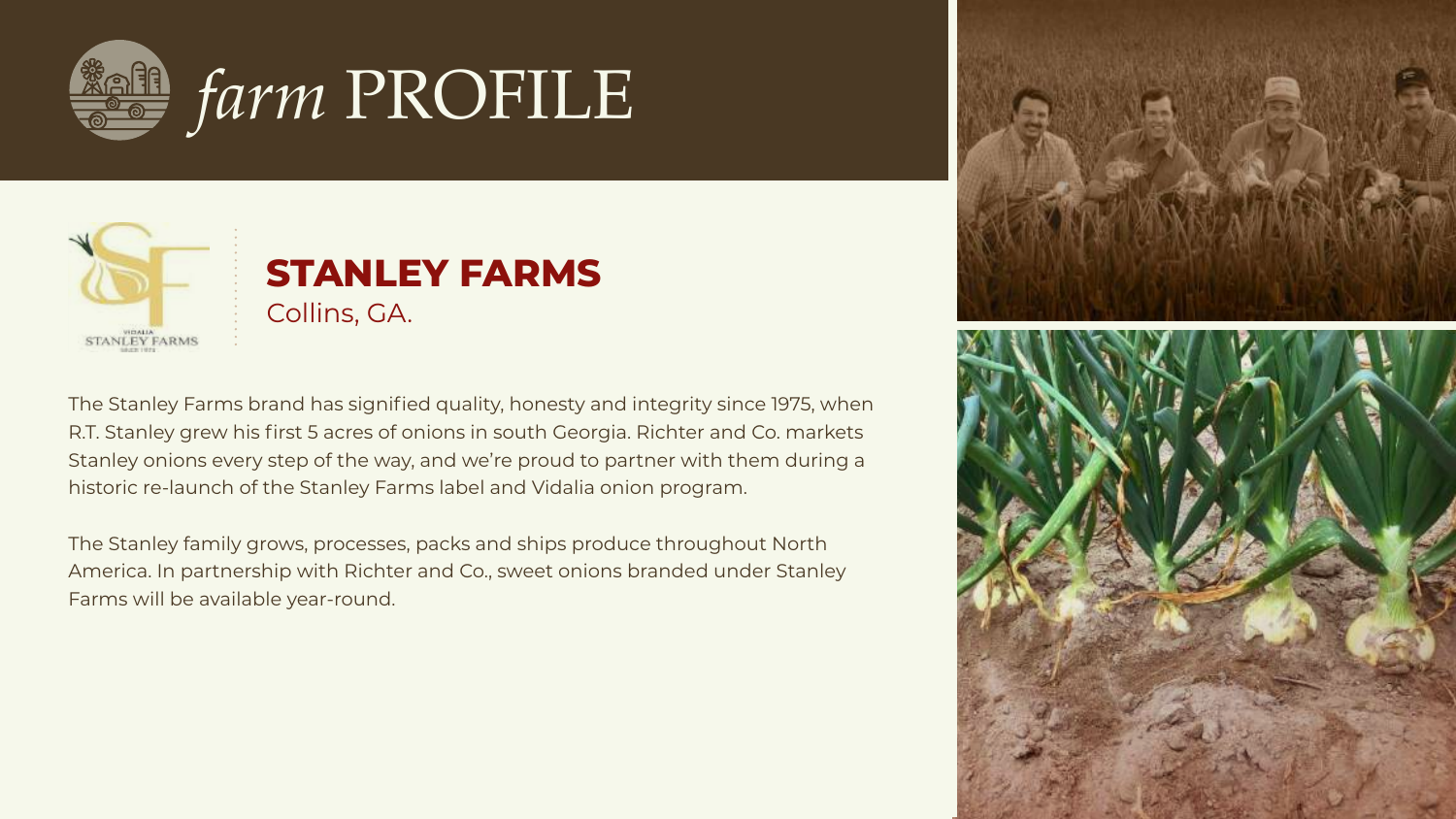

## *farm* PROFILE



## **MCLEOD FARMS** McBee, South Carolina

*Sandhills growing region*

**Peach Varieties:** 30+ **Average Orchard Age:** 8 **Crop Turnover: Every 10 years** 

**Owners:** Kemp McLeod & Spencer McLeod *Fifth-generation family farm*

**Total Production Acreage:** 1,600

**Cases Shipped Per Year:** 600,000

**Employees:** 40 full time; 200+ seasonal

**Community Outreach:** Active in the South Carolina Peach Council, supportive of local Future Farmers of America (FFA) programs, and charitable donors to United Way and Habitat for Humanity





**Achievements:** 2016 Order of the Palmetto, South Carolina's highest civilian award; 2017 recognition as a Century Farm by the State of South Carolina; 2017 South Carolina Farmer of the Year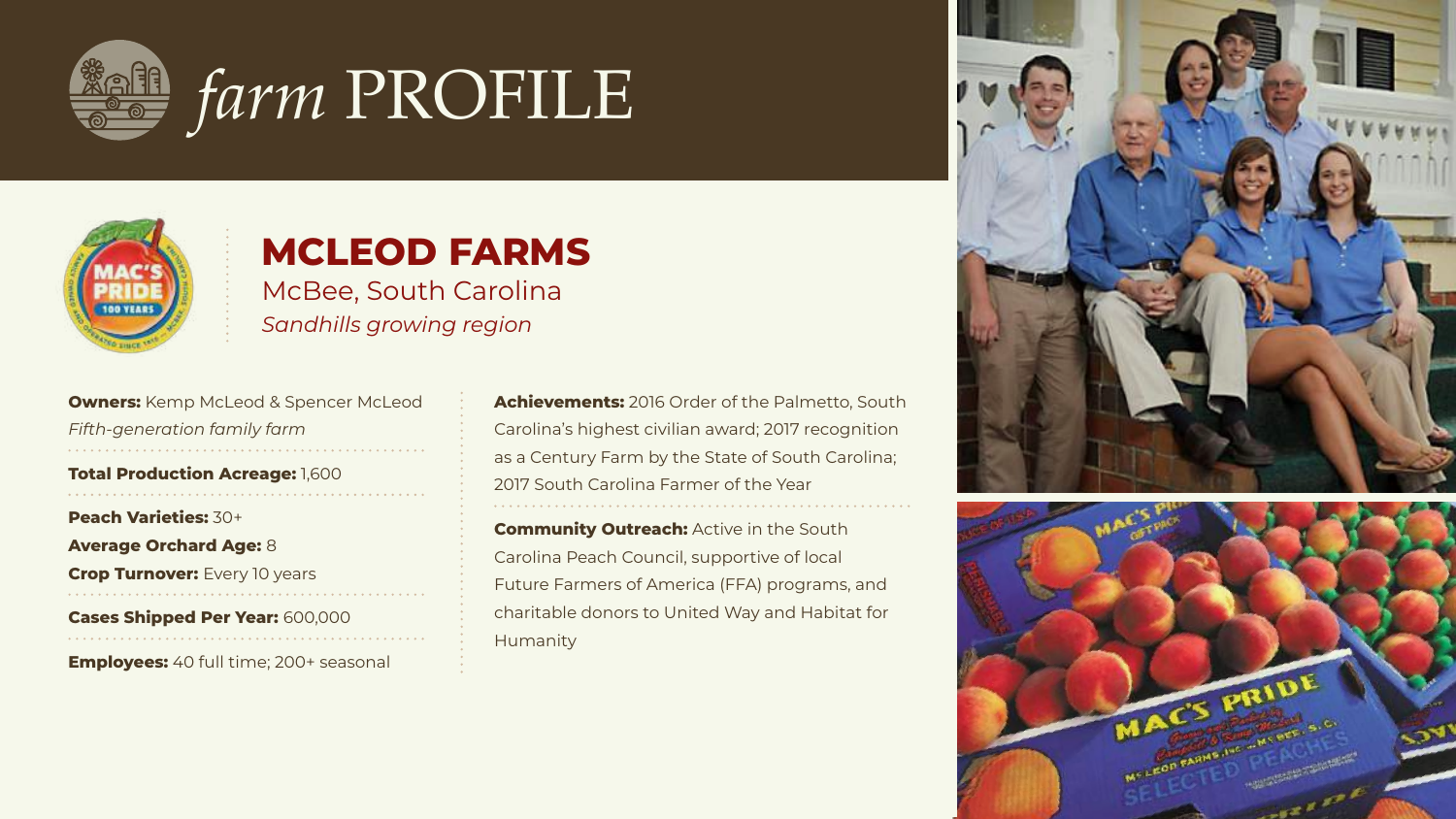



## **COTTON HOPE FARMS**

Monetta, South Carolina

*The Ridge growing region*

| <b>Owners:</b> Tristan DuBose & Al DuBose · Fifth-generation family farm                                 |
|----------------------------------------------------------------------------------------------------------|
| <b>Total Production Acreage: 1,800</b>                                                                   |
| <b>Peach Varieties: 40+</b>                                                                              |
| <b>Average Orchard Age: 9</b>                                                                            |
| <b>Crop Turnover:</b> Every 14 years or when productionlevels drop                                       |
| <b>Cases Shipped Per Year: 700,000</b>                                                                   |
| <b>Employees:</b> 20 full time; 200+ seasonal                                                            |
| <b>Affiliations:</b> Members of the National Peach Council, South Carolina Peach Council, Future Farmers |

of America (FFA) and the Clemson Agricultural Extension





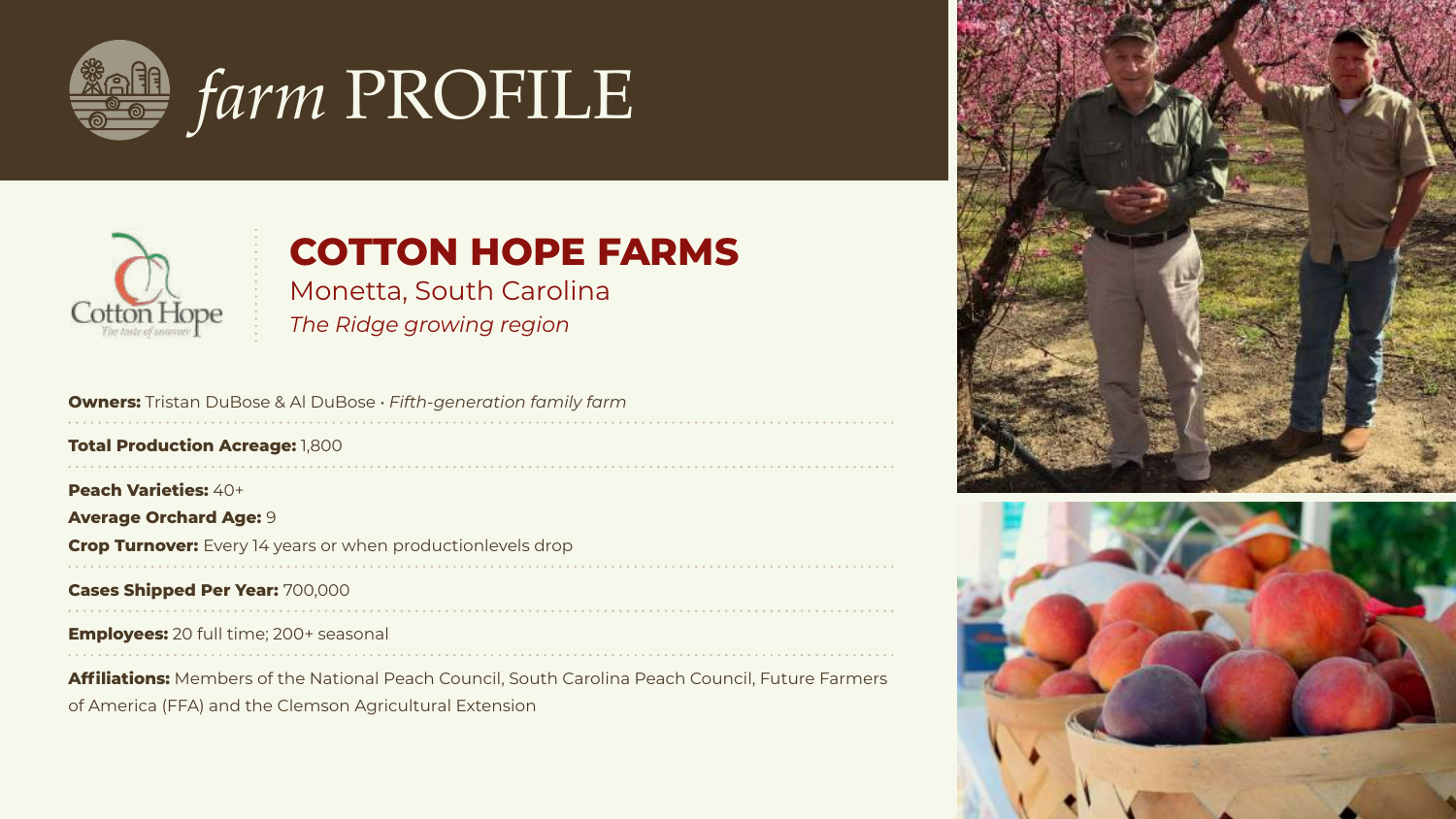

## *farm* PROFILE



## **JIMMY DURBIN FARMS**

Clanton, Alabama *Chilton County*

**Owner:** Tim Minor • *Fourth-generation family farm* **Total Production Acreage:** 1,200 **Peach Varieties Grown:** 25+ **Average Orchard Age:** 12 **Crop Turnover: Every 6 Years Cases Shipped Per Year:** 200,000 **Employees:** 15 full time; 100+ seasonal

**Affiliations:** Named *Southern Living* magazine's "Best Peach in Alabama"; members of the Alabama Department of Agriculture and the Auburn University Agricultural Extension



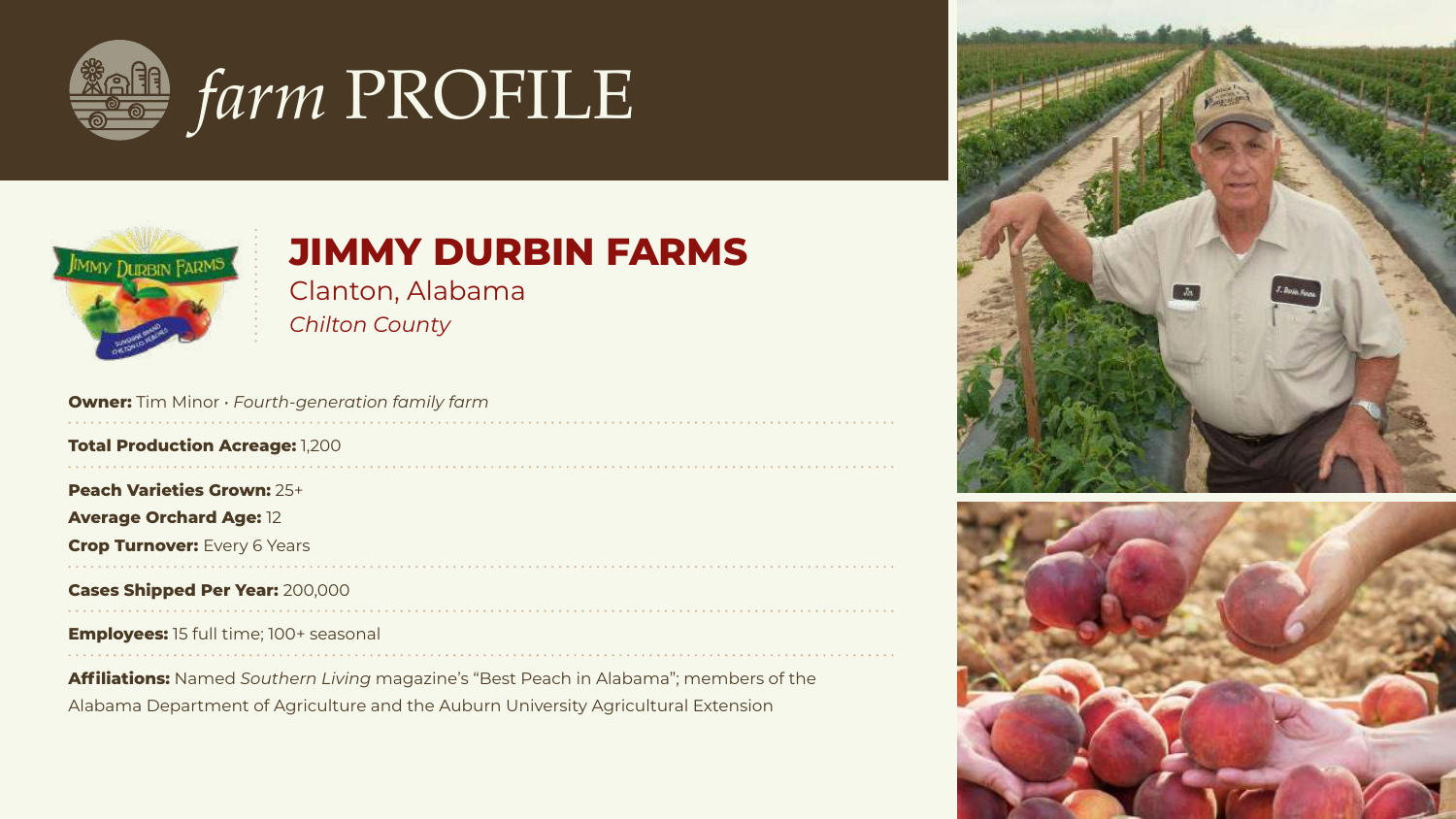



### **CHAPPELL FARMS** Kline, South Carolina *Coastal Plains growing region*

**Owners:** Tommy Chappell & Bud Chappell • *Fifth-generation family farm* **Total Production Acreage:** 1,000 **Varieties Grown:** 25 **Average Orchard Age:** 10 **Crop Turnover: Every 12 Years Cases Shipped Per Year:** 200,000 **Employees:** 8 full time; 100+ seasonal

**Affiliations:** Members of the National Peach Council, South Carolina Peach Council and Future Farmers of America (FFA)





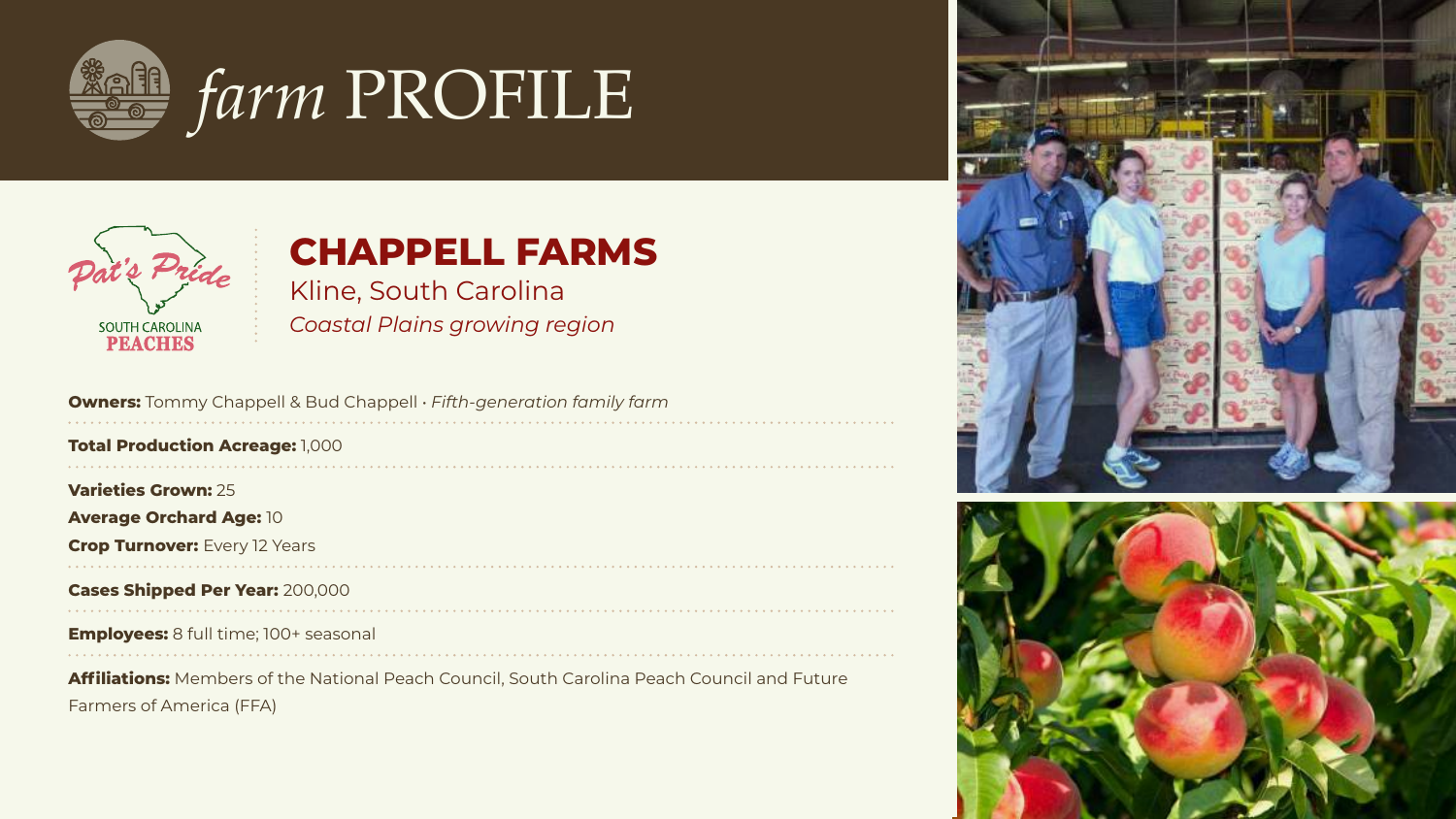



## **GEORGE S. ORR & SONS**

Martinsburg, West Virginia *Shenandoah Valley growing region*

| <b>Owners:</b> The Orr Family $\cdot$ Fouth-generation family farm                                   |
|------------------------------------------------------------------------------------------------------|
| <b>Total Production Acreage: 1,100</b>                                                               |
| <b>Varieties Grown: 25</b><br><b>Average Orchard Age: 12</b><br><b>Crop Turnover: Every 10 Years</b> |
| <b>Cases Shipped Per Year: 200,000</b>                                                               |
| <b>Employees:</b> 20 full time; 100+ seasonal                                                        |

**Affiliations:** Member of the National Peach Council and the West Virginia Agritourism Initiative; associate member of the National Farm To School program (FTS)





. . . . . . . . . . . . . .

. . . . . . . . . . . . . .

. . . . . . . . . . . . . .

. . . . . . . . . . . . . .

and a contract of the contract of the

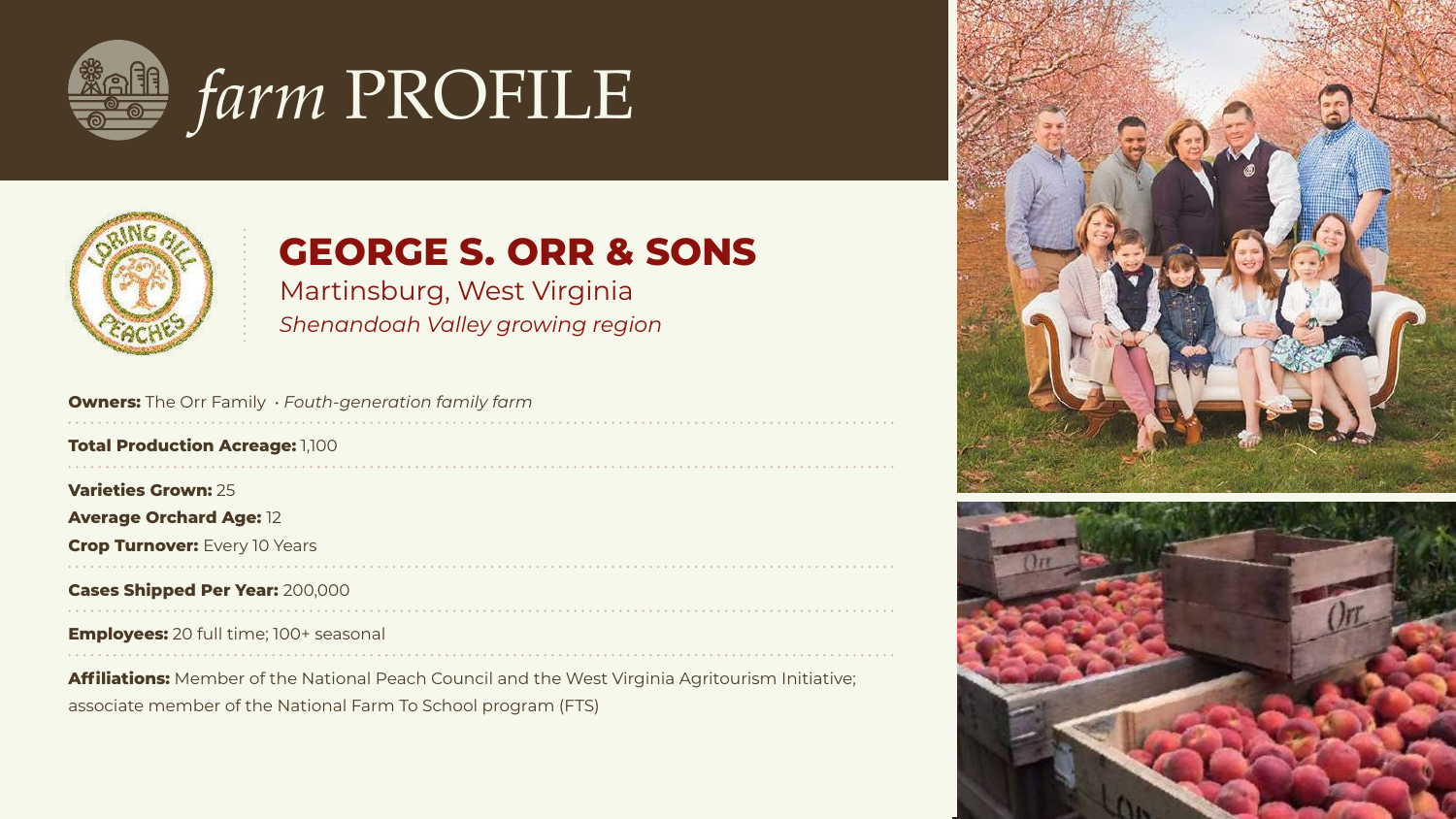





# SUSTAINABILITY

*Our Approach to Sustainable Produce*

## **CLIMATE**

*Dedicated to reducing greenhouse gas emissions*

## **NATURE**

*Committed to Integrated Pest Management practices* 

## **WASTE**

*Planet-friendly packaging uses 100% recycled paper and plastics*

## **PEOPLE**

*Endorsers of the Ethical Charter on Responsible Labor Practices*

### **RICHTER & COMPANY** A Family of Farms